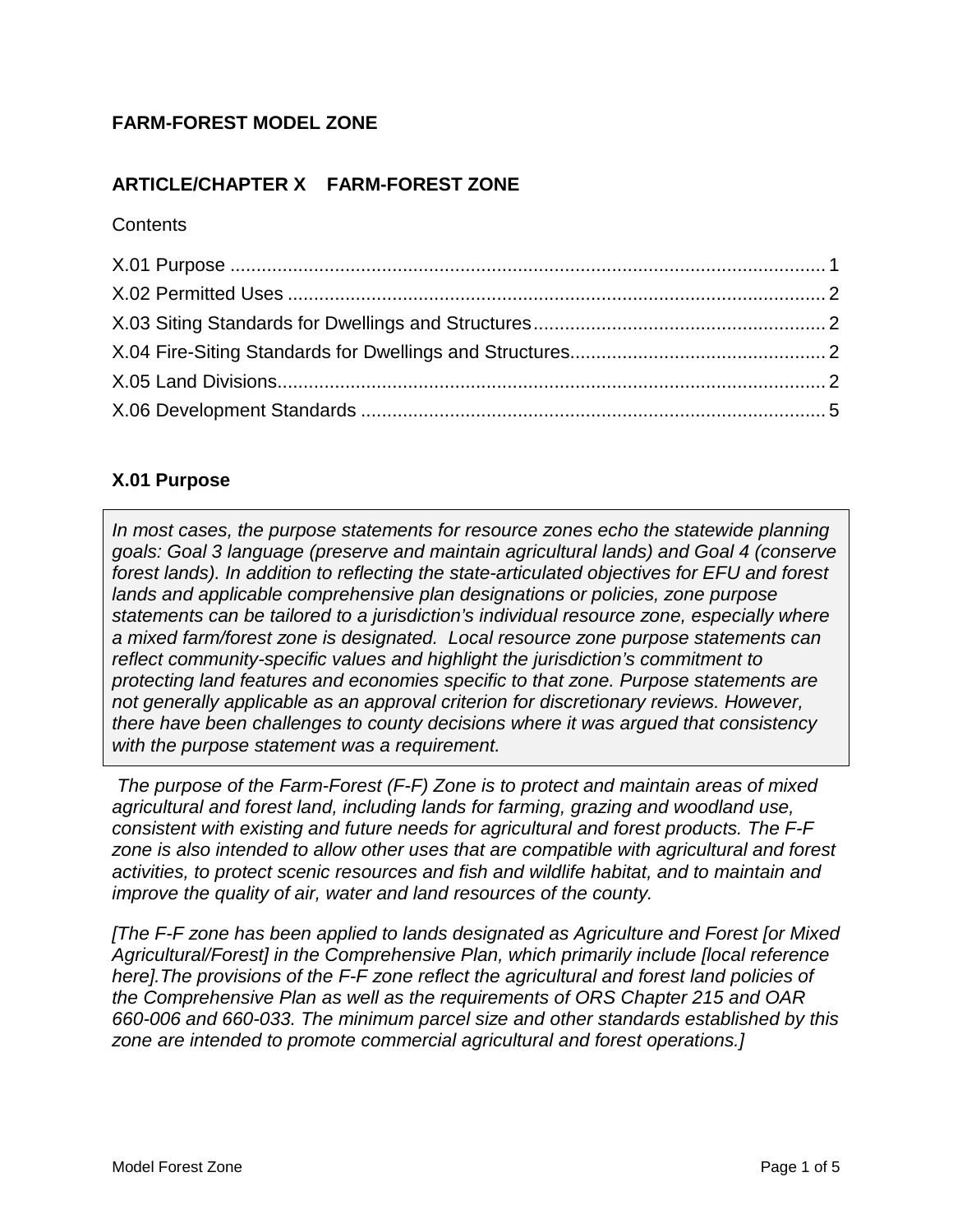*The purpose statement in brackets above (F-F Zone) is intended as an alternative for lands designated as mixed farm-forest.*

# <span id="page-1-0"></span>**X.02 Permitted Uses**

Permitted uses in the Farm-Forest (F-F) Zone include those permitted in Article/Chapter X.03, X.04, and X.06 of the Exclusive Farm Use (EFU) Zone [Article X.19 Use Table of the Exclusive Farm Use (EFU) Zone] and Article/Chapter X.03, X.04, and X.06 of the Forest Zone [Article X.14 Use Table of the Forest Zone], subject to the conditions and review described therein. However, dwellings permitted in Article/Chapter X.05 and X.06C of the EFU Zone and X.05 and X.06C are subject to the review criteria in either the EFU Zone or the Forest Zone, based on the predominant use of the tract on January 1, 1993.

## <span id="page-1-1"></span>**X.03 Siting Standards for Dwellings and Structures**

Siting standards in the Farm-Forest (F-F) Zone shall include those in Article X.09 – Siting Standards for Dwellings and Structures in Forest Zones of the Forest Zone, where the predominant use is forestry.

## <span id="page-1-2"></span>**X.04 Fire-Siting Standards for Dwellings and Structures**

Fire-siting standards in the Farm-Forest (F-F) Zone shall include those in Article X.10 – Fire-siting Standards for Dwellings and Structures in the Forest Model Zone, where the predominant use is forestry.

### <span id="page-1-3"></span>**X.05 Land Divisions**

- A. The minimum parcel size for new parcels in the Farm-Forest (F-F) Zone is 80 (eighty) acres.
- B. New land divisions less than the parcel size in Subsection A may be approved for any of the following circumstances:

*Note: All partitions must result in a remaining parcel that meets the minimum parcel size of the zone.*

(1) For the uses listed in Article/Chapter X.12.B(1) of the Forest Zone, provided that such uses have been approved pursuant to the associated review criteria of the Forest Zone and the parcel created from the division is the minimum size necessary for the use.

*For jurisdictions applying the use table:*

*Land divisions for the following uses in Table 1 may be approved, provided that the parcel created from the division is the minimum size necessary for the use:*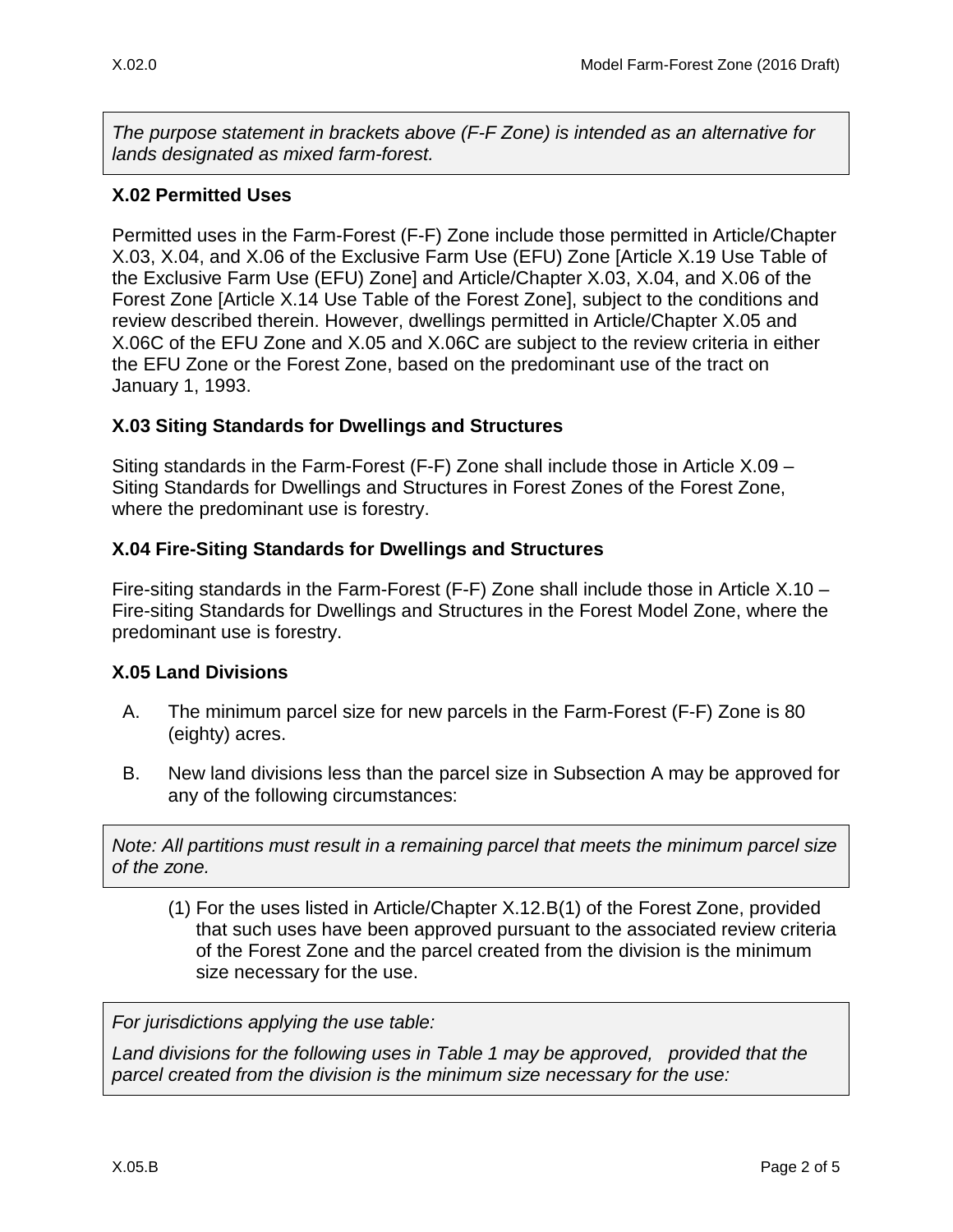- *1 Exploration for and production of geothermal, gas, oil and other associated hydrocarbons*
- *2 Disposal site for solid waste*
- *3 Destination resorts*
- *4 Log scaling and weigh stations*
- *5 Permanent facility for the primary processing of forest products.*
- *6 Permanent logging equipment repair and storage.*
- *7 Mining and processing of oil, gas, or other subsurface resources*
- *8 Television, microwave and radio communication facilities and transmission towers.*
- *9 Water intake facilities, related treatment facilities, pumping stations, and distribution lines.*
- *10 Cemeteries.*
- *11 Public parks*
- *12 Private parks and campgrounds*
- 13 Fire stations for rural fire protection
- 14 Commercial power generating facilities
- 15 Aids to navigation and aviation
- 16 Reservoirs and water impoundments
- <span id="page-2-0"></span>17 Firearms training facility

- (a) The parcel established may not be larger than five acres, except as necessary to recognize physical factors such as roads or streams, in which case the parcel shall not be larger than 10 acres; and
- (b) The parcel that does not contain the dwelling is not entitled to a dwelling unless subsequently authorized by law or goal and the parcel either:
	- (i) Meets the minimum land division standards of the zone; or
	- (ii) Is consolidated with another parcel, and together the parcels meet the minimum land division standards of the zone;
- (c) The minimum tract eligible under paragraph (2) of this subsection is 40 acres;
- (d) The tract shall be predominantly in forest use and that portion in forest use qualified for special assessment under a program under ORS chapter 321; and
- (e) The remainder of the tract does not qualify for any uses allowed under ORS 215.213 and 215.283 that are not allowed on forestland.
- (3) To allow a division of forest land to facilitate a forest practice as defined in ORS 527.620 that results in a parcel that does not meet the minimum area requirements of Subsection A. Parcels created pursuant to this paragraph:

<sup>(2)</sup> For the establishment of a parcel for a dwelling that has existed since before June 1, 1995, subject to the following requirements: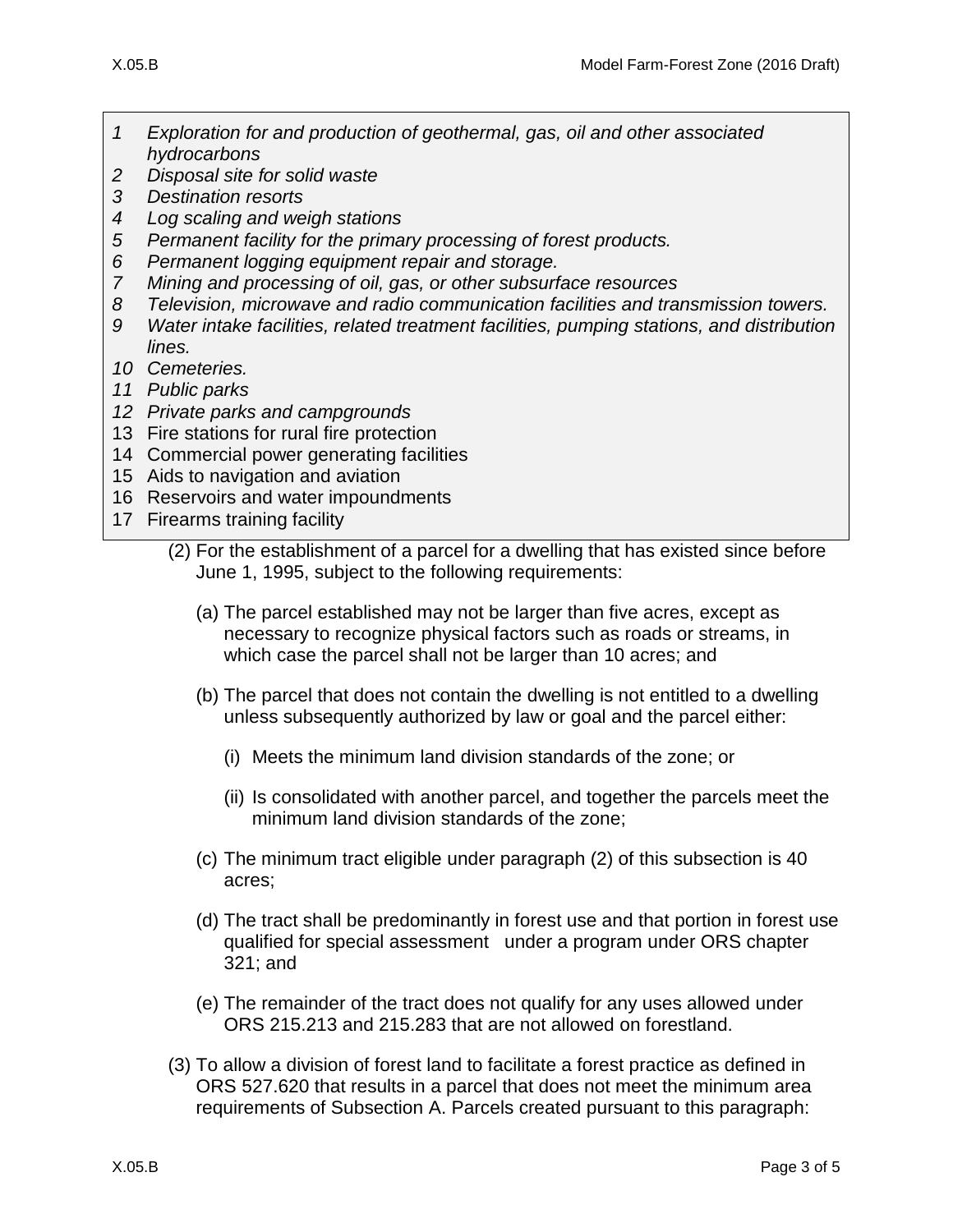- (a) Are not eligible for siting of a new dwelling;
- (b) May not serve as the justification for the siting of a future dwelling on other lots or parcels;
- (c) May not, as a result of the land division, be used to justify redesignation or rezoning of resource lands; and
- (d) May not result in a parcel of less than 35 acres, unless the purpose of the land division is to:
	- (i) Facilitate an exchange of lands involving a governmental agency; or
	- (ii) Allow transactions in which at least one participant is a person with a cumulative ownership of at least 2,000 acres of forest land.
- <span id="page-3-0"></span>(4) To allow a division of a lot or parcel zoned for farm-forest use if:
	- (a) At least two dwellings lawfully existed on the lot or parcel prior to November 4, 1993;
	- (b) Each dwelling complies with the criteria for a replacement dwelling under subsection X.05(G) of the EFU Zone;
	- (c) Except for one parcel, each parcel created under this paragraph is between two and five acres in size;
	- (d) At least one dwelling is located on each parcel created under this paragraph; and
	- (e) The landowner of a parcel created under this paragraph provides evidence that a restriction prohibiting the landowner and the landowner's successors in interest from further dividing the parcel has been recorded with the county clerk of the county in which the parcel is located. A restriction imposed under this paragraph shall be irrevocable unless a statement of release is signed by the county planning director of the county in which the parcel is located indicating that the comprehensive plan or land use regulations applicable to the parcel have been changed so that the parcel is no longer subject to statewide planning goals protecting forestland or unless the land division is subsequently authorized by law or by a change in a statewide planning goal for land zoned for forest use.
- (5) To allow a proposed division of land to preserve open space or parks, as provided in ORS 215.783.
- C. A lot or parcel may not be divided under paragraph [X.05B\(4\)](#page-3-0) if an existing dwelling on the lot or parcel was approved under: